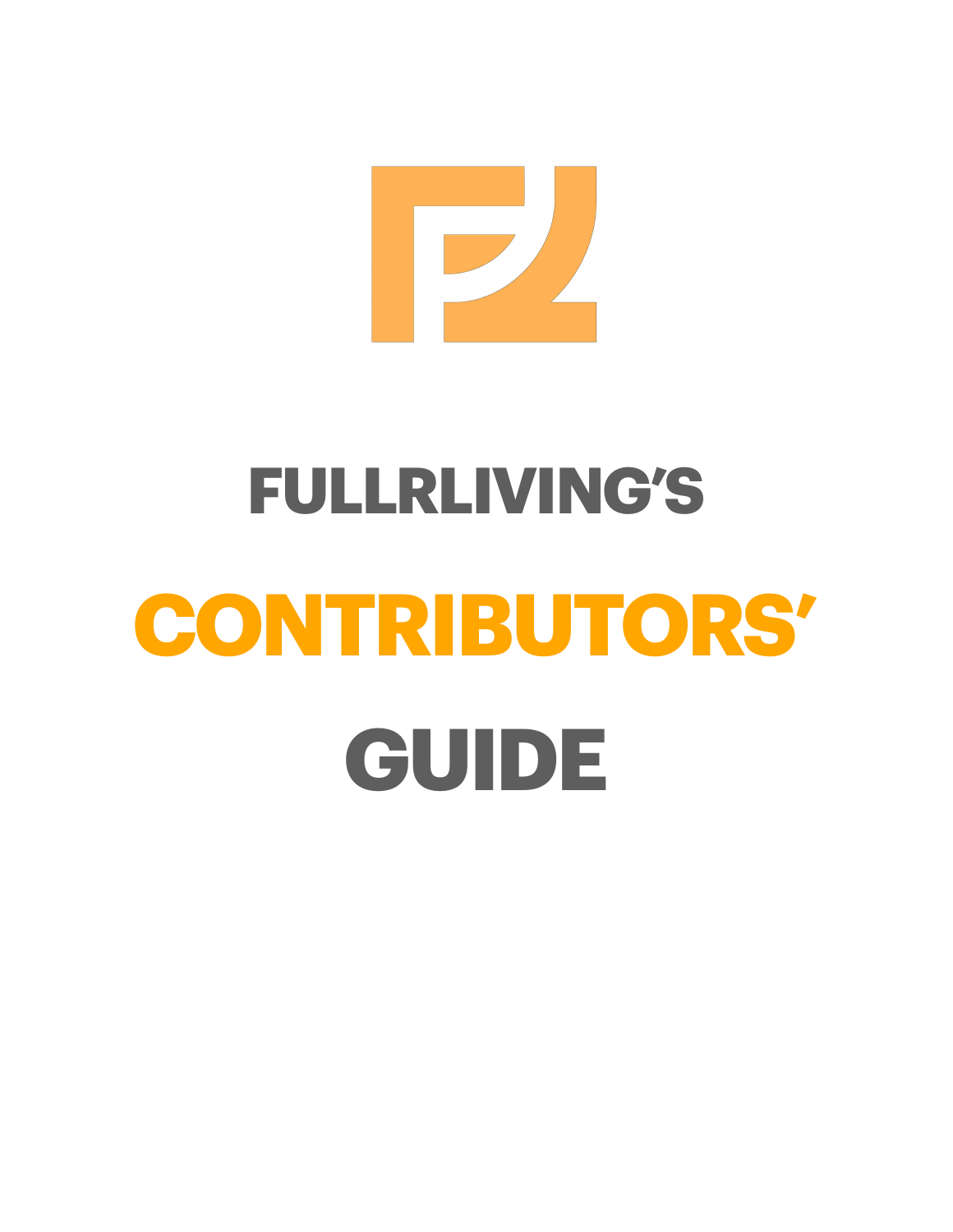

Fullrliving is a content based website and welcome contributors' to submit articles for approval to be published on our site. We want your submission process to be successful and to that end, we've created this guide to aid your submission process. If you are reading this guide, it means you've taken the time to read our contributor page because this page is not in our menu and the only link to it is via our contributors page.

Since you've taken the time to thoroughly review that page, this document is a reference to use before finalizing your submission to us. If you have questions not answered from the contribution page and this guide, please contact us. Again, we want your experience to be fruitful.

Fullrliving's is a website pertaining to self-development. We accept articles based on these major categories:

- Envo
- Kaizen
- Life Hacks
- **Paper**
- Newz
- **Vitality**
- Toolz

Please visit our site for further explanation of the above categories and to see if we added any additional categories.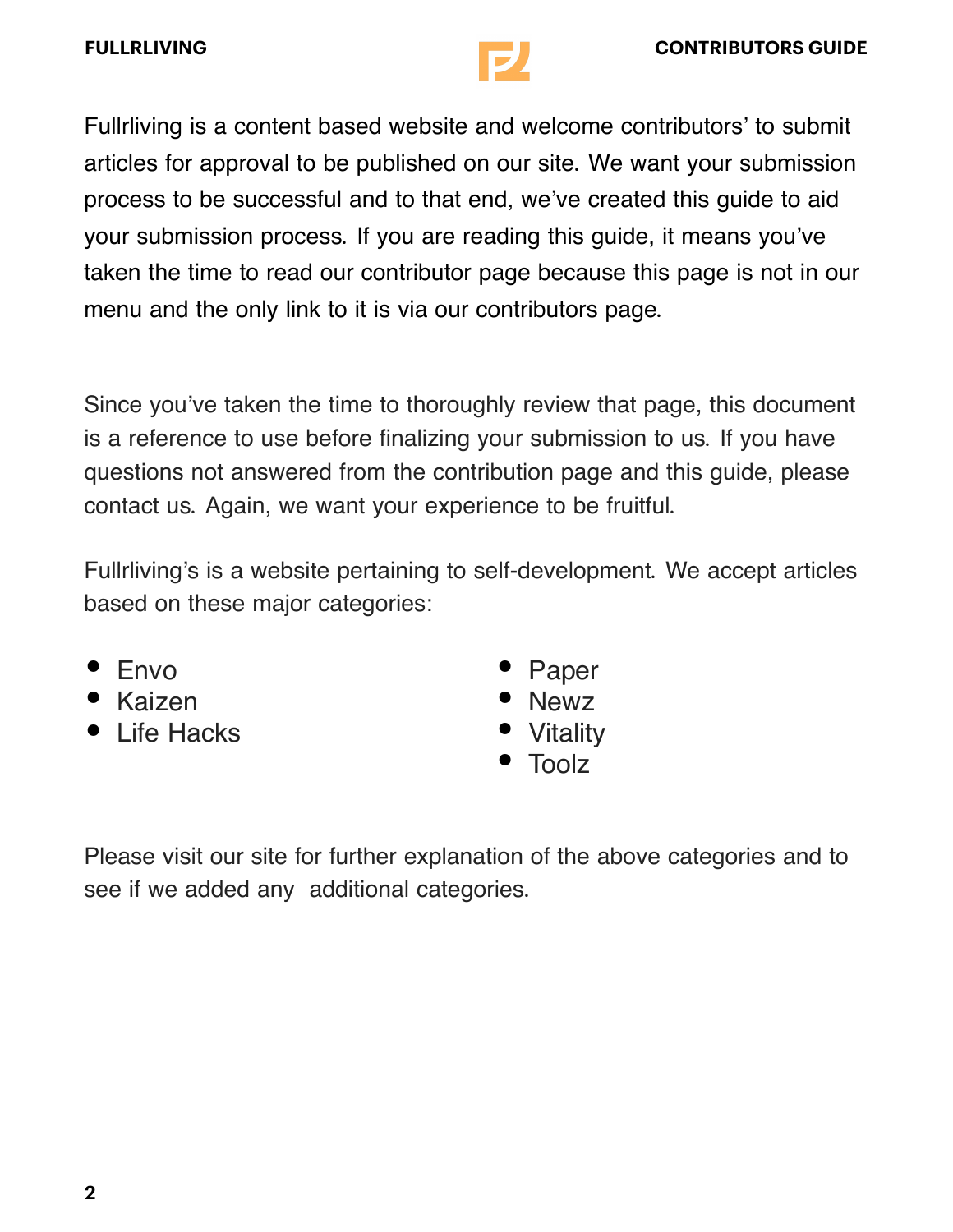

# **REQUIREMENTS FOR SUBMITTED ARTICLES**

#### **AUTHENTIC**

- 1. The articles you submit MUST be original
- 2. We will check all submissions through Copy scape, and a thorough Google search.

#### **WE WILL NOT CONSIDER:**

- 1. Articles that have already been published. Published includes social media platforms.
- 2. published articles that have been rewritten.
- 3. Recycled articles
- 4. Stolen articles any content used without permission from the original author
- 5. Any inappropriate content -pertaining to sex, sexual performance, gambling and the like

#### **OUR GOAL**

Fullrliving' s goal is to motivate its readers to take steps towards living their ideal life. The articles we publish will fall within that guideline. We want articles that fall within the categories mention on our site.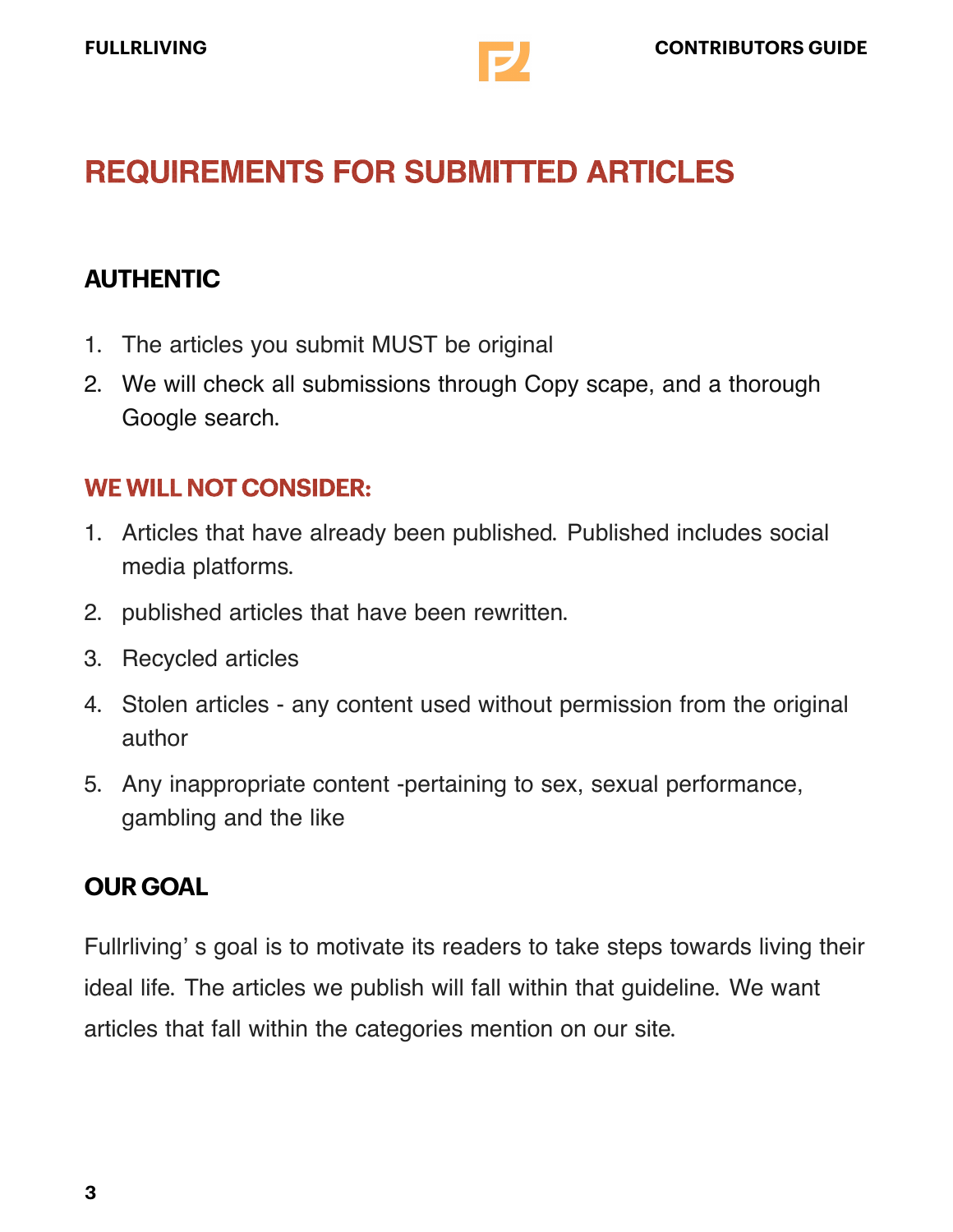

### **WE WILL NOT CONSIDER**

- 1. Articles promoting your website, brand, or written as advertisement for your business.
- 2. Articles full of fluff.

# **WELL-WRITTEN**

- 1. Grammatically correct, spelling error free and seamless in its presentation.
- 2. Have as few edits as possible.

# **WE WILL NOT CONSIDER**

- 1. Articles that require extensive editing.
- 2. Haphazard content that makes no sense and purpose isn't clear.

# **WORD COUNT**

Our minimum word count is 800 words. Our maximum is 1200.

# **TIPS**

# **WE DO NOT RECOMMEND LONG PARAGRAPHS**

Break up your content into brief paragraphs. Each paragraph should be less than 300 words.